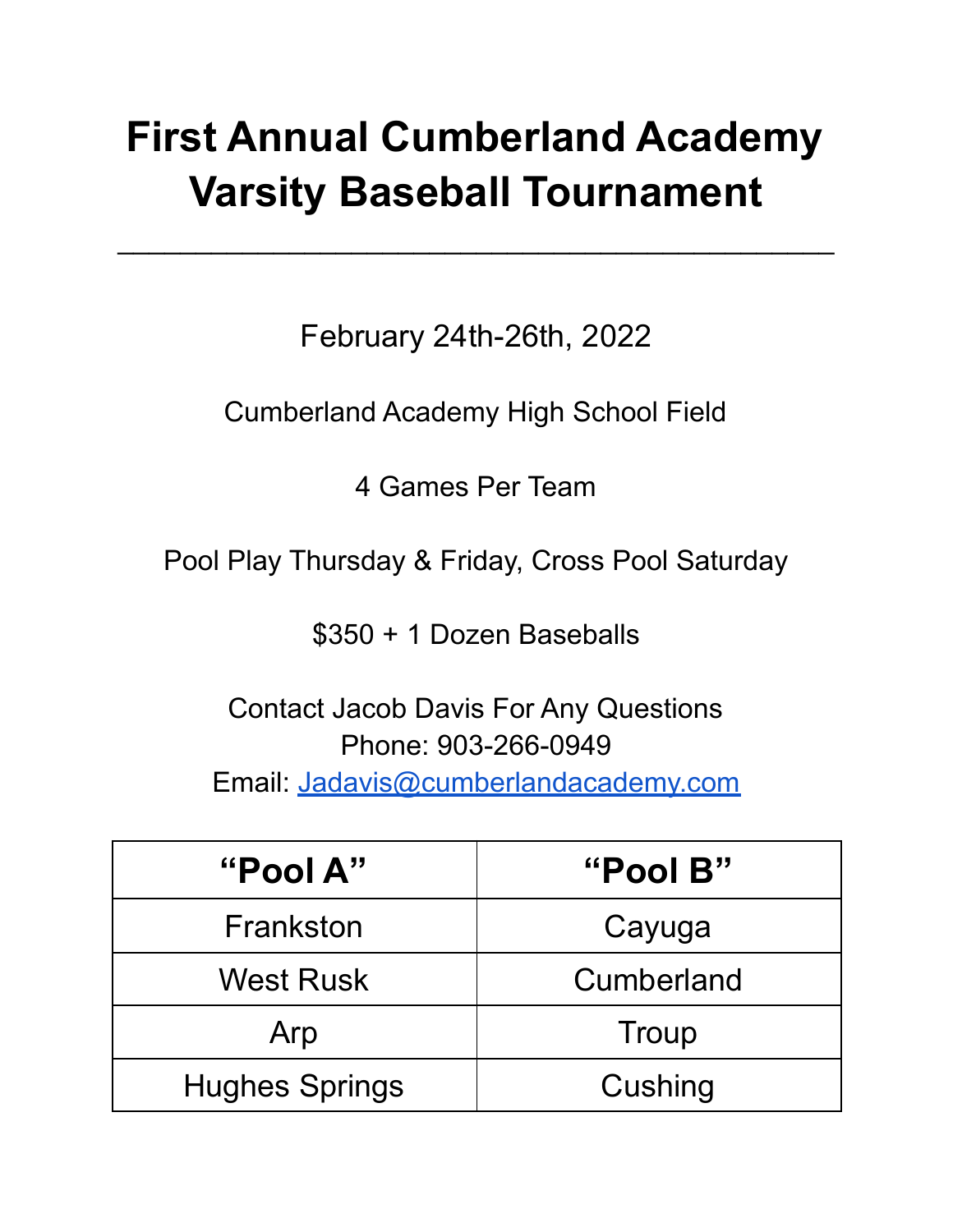# **Tournament Schedule**

**\_\_\_\_\_\_\_\_\_\_\_\_\_\_\_\_\_\_\_\_\_\_\_\_\_\_\_\_\_\_\_\_\_\_\_\_\_\_\_\_\_\_\_\_\_\_**

### **THURSDAY 2/24/22**

| Game   | <b>1st Base Dugout</b> | 3rd Base Dugout       | <b>Time</b> |
|--------|------------------------|-----------------------|-------------|
| Game 1 | <b>West Rusk</b>       | Frankston             | 9:00 AM     |
| Game 2 | Arp                    | <b>Hughes Springs</b> | 11:00 AM    |
| Game 3 | Cushing                | Cumberland            | 1:00 PM     |
| Game 4 | Cushing                | Troup                 | 3:00 PM     |
| Game 5 | Cayuga                 | Troup                 | 5:00 PM     |
| Game 6 | Cayuga                 | Cumberland            | 7:00 PM     |

## **FRIDAY 2/25/22**

| Game   | <b>1st Base Dugout</b> | 3rd Base Dugout       | Time     |
|--------|------------------------|-----------------------|----------|
| Game 1 | Frankston              | Arp                   | 9:00 AM  |
| Game 2 | Frankston              | <b>Hughes Springs</b> | 11:00 AM |
| Game 3 | <b>West Rusk</b>       | <b>Hughes Springs</b> | 1:00 PM  |
| Game 4 | West Rusk              | Arp                   | 3:00 PM  |
| Game 5 | Cushing                | Cayuga                | 5:00 PM  |
| Game 6 | Troup                  | Cumberland            | 7:00 PM  |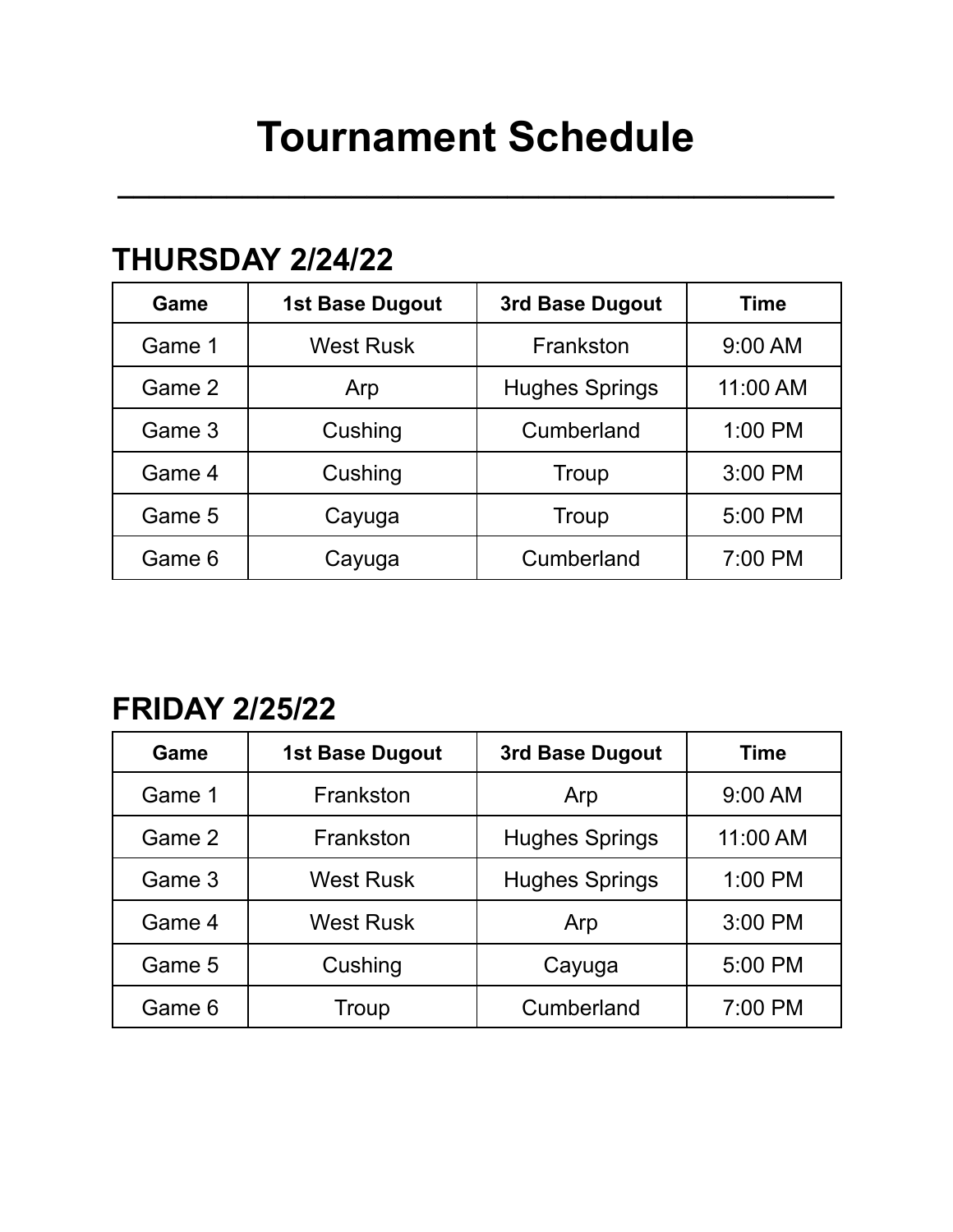## **Saturday 2/26/22**

| Game   | <b>1st Base Dugout</b> | 3rd Base Dugout | <b>Time</b> |
|--------|------------------------|-----------------|-------------|
| Game 1 | 4th Pool A             | 4th Pool B      | 10:00 AM    |
| Game 2 | 3rd Pool A             | 3rd Pool B      | 12:30 PM    |
| Game 3 | 2nd Pool A             | 2nd Pool B      | 3:00 PM     |
| Game 4 | 1st Pool A             | 1st Pool B      | 5:30 PM     |

## **All-Tournament Team Selections**

**\_\_\_\_\_\_\_\_\_\_\_\_\_\_\_\_\_\_\_\_\_\_\_\_\_\_\_\_\_\_\_\_\_\_\_\_\_\_\_\_\_\_\_\_\_\_**

**All-Tournament Team Selection As Follows**

**#4 Seeds- 1 player per team #3 Seeds- 2 players per team #2 Seeds- 3 players per team #1 Seeds- 4 players per team**

**(Each Coach Will Choose His Own Players)**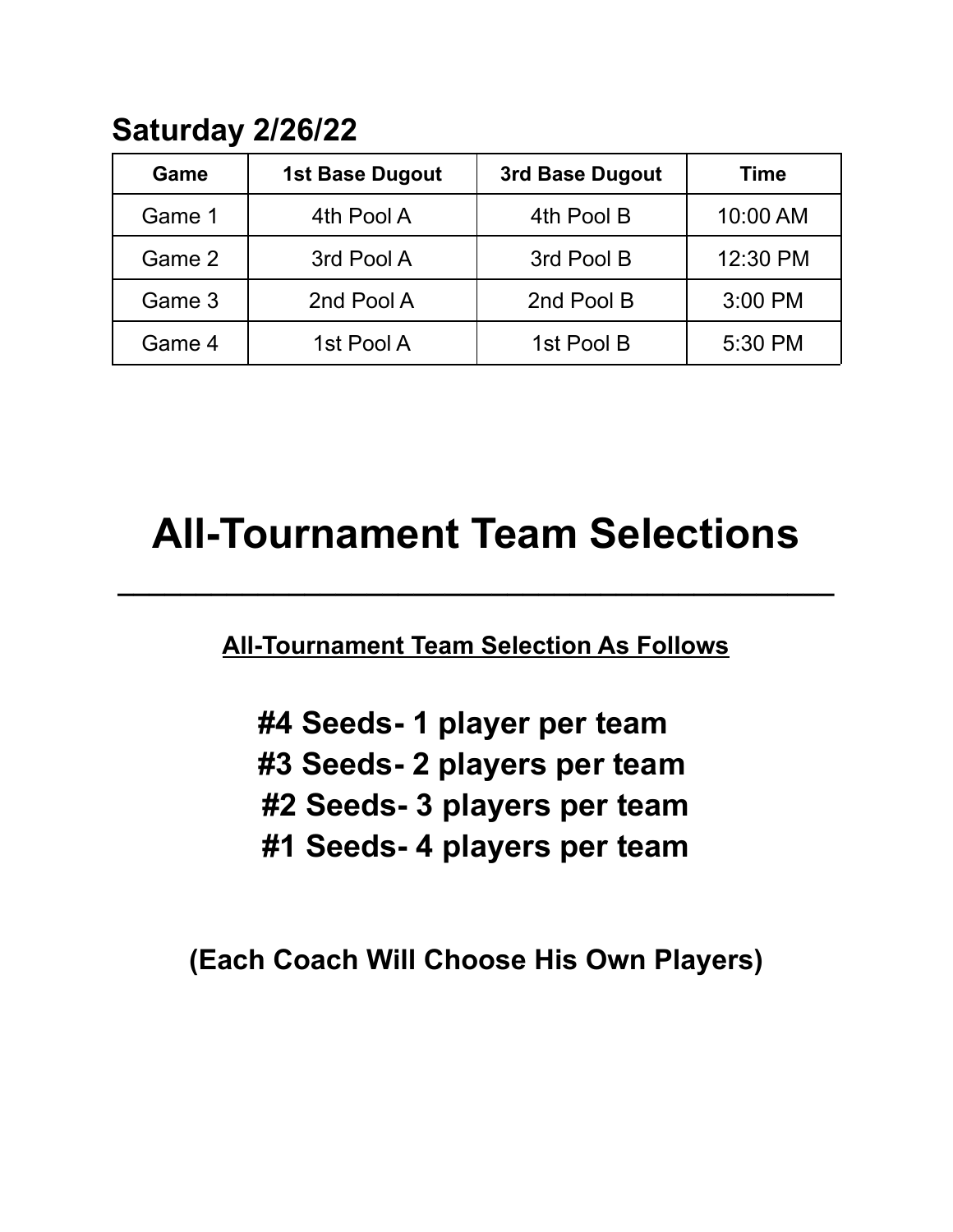# **Tournament Rules**

**\_\_\_\_\_\_\_\_\_\_\_\_\_\_\_\_\_\_\_\_\_\_\_\_\_\_\_\_\_\_\_\_\_\_\_\_\_\_\_\_\_\_\_\_\_\_**

**Tournament Fee-** \$350 ENTRY FEE + 1 DOZEN Baseballs

## **~No Sunflower Seeds~**

**Time Limit-** Pool Play (Thursday & Friday) - 1:45 Finish The Inning -A New Inning Will Not Start After 1:40 Cross Play (Saturday) - 2:00 Finish The Inning -A New Inning Will Not Start After 1:55

### **(Championship Game Will Play Full 7 Innings)**

### **Home Team-** Will Be Decided By Coin Flip **(Cumberland Will Always Have 3rd Base Dugout)**

**Pitchers Mound-** Turf Shoes Are Preferred, But Are Not Required

**Book Responsibility-** Home Team Will Keep Official Book

**Run Rule-** 12 after 3 innings, 10 after 4 innings, and 8 after 5 innings

### **Ties-**

If a game is tied after all innings have been completed (or after the time limit), the "California Tie-Breaker" rule will go into effect (Bases loaded 1 out). Each team puts the last 3 batters due up that inning in order on the bases with one out and we play out a full inning. This happens until the tie is broken and the game is complete.